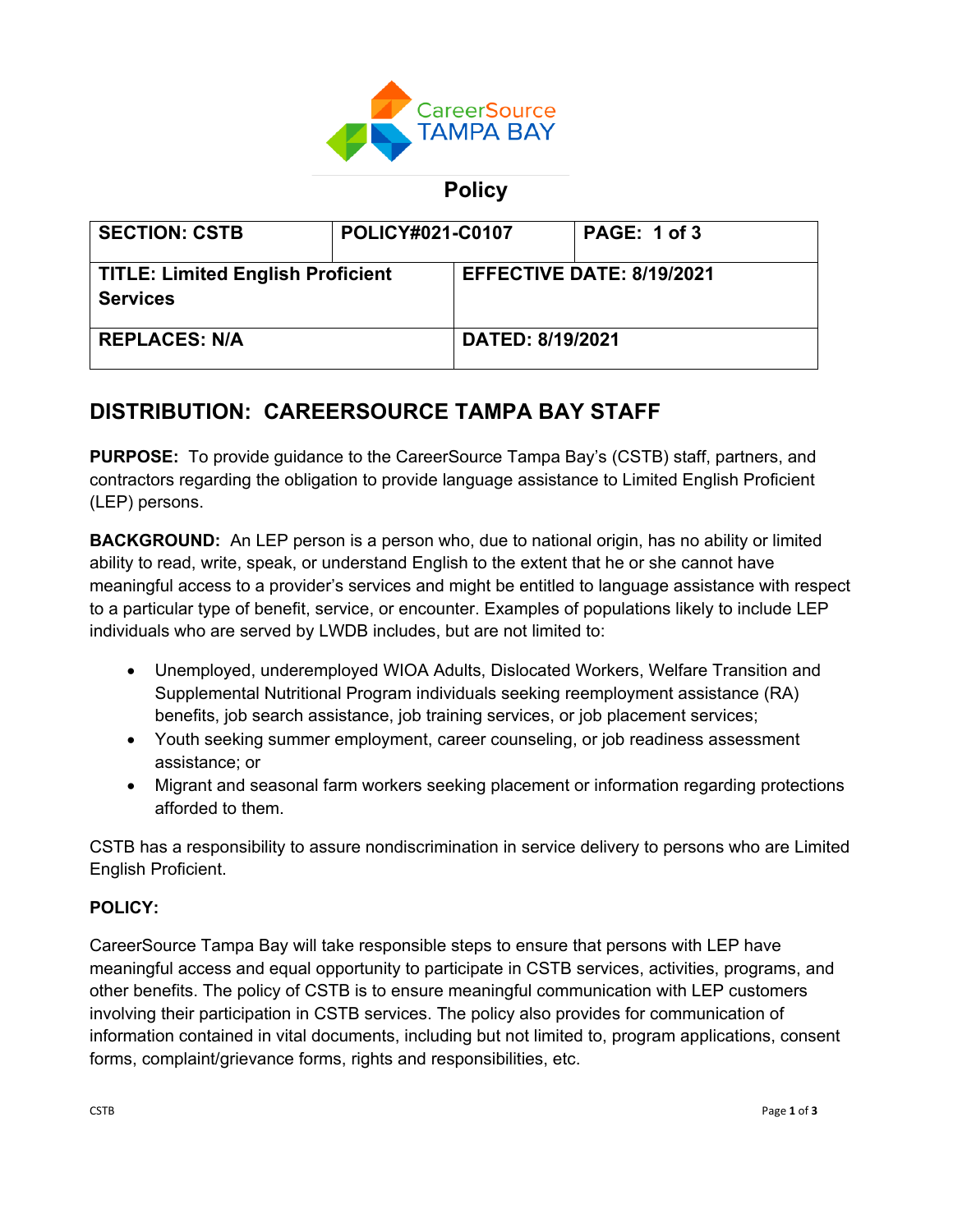All interpretations, translators and other aids needs shall be provided without cost to the customer being serviced, and their families will be informed of the availability of such assistance. Language assistance will be provided through use of competent Region 15 bilingual staff, hand-held translators, Google Translator, contracts or formal arrangements with local organizations providing interpretations or translation services, or technology and telephonic interpretation services. If a specific dialect is presented with a need for translating services that cannot be addressed by the hand-held translators or bilingual staff, then a purchase order will need to be submitted to the Finance department to procure the service.

Below are key websites that allow for translation of language, but are not limited to the following:

- CareerSource Tampa Bay: www.careersourcetb.com
- EmployFlorida: www.employflorida.com
- Google Translate: https://translate.google.com/

In addition, each CSTB center displays Interpretative Services flyer that notifies the customer to ask for assistance when in need of interpretative services, which contains 22 unique languages within the flyer. The flyer can be located here: interpretive-services.pdf (floridajobs.org).

**Identifying LEP Persons and Their Language:** The Department of Economic Opportunity (DEO) conducts a statewide review of language needs on a routine basis. Currently DEO has identified the two language needs for Florida as Spanish and Creole. CareerSource Tampa Bay One Stop Operator will conduct a regular review of the language access needs of our jobseeker population, and monitor the implementation of the LEP policy, as necessary.

CareerSource Tampa Bay will promptly identify the language and communication needs of the LEP person. If necessary, staff will use a language identification card (or "I speak cards," available online at www.lep.gov)

CareerSource Tampa Bay is responsible for:

- (a) Maintaining an accurate and current list showing the name, language, phone number and hours of availability of bilingual staff;
- (b) Contacting the appropriate bilingual staff member to interpret, in the event that an interpreter is needed, if an employee who speaks the needed language is available to interpret.

Some LEP persons may prefer or request to use a family member or friend as an interpreter. However, family members or friends of the LEP person will not be used as interpreters unless specifically requested by that individual and after the LEP person has understood that an offer of an interpreter at no charge to the person has been made by staff. Such an offer and the response will be documented in the person's file in EmployFlorida and/or OSST. If the LEP person chooses to use a family member or friend as an interpreter, issues of competency of interpretation, confidentiality, privacy, and conflict of interest will be considered. If the family member or friend is not competent or appropriate for any of these reasons, competent interpreter services, including the use of bilingual staff, will be provided to the LEP person.

CareerSource Tampa Bay will not use children or other customers to interpret information, to ensure confidentiality of information and accurate communication.

#### **Providing Written Translations:**

(a) When translation of vital documents is needed, each department in CSTB will submit documents for translation into frequently encountered languages. Original documents being submitted for translation will be in final, approved form with updated and accurate information.